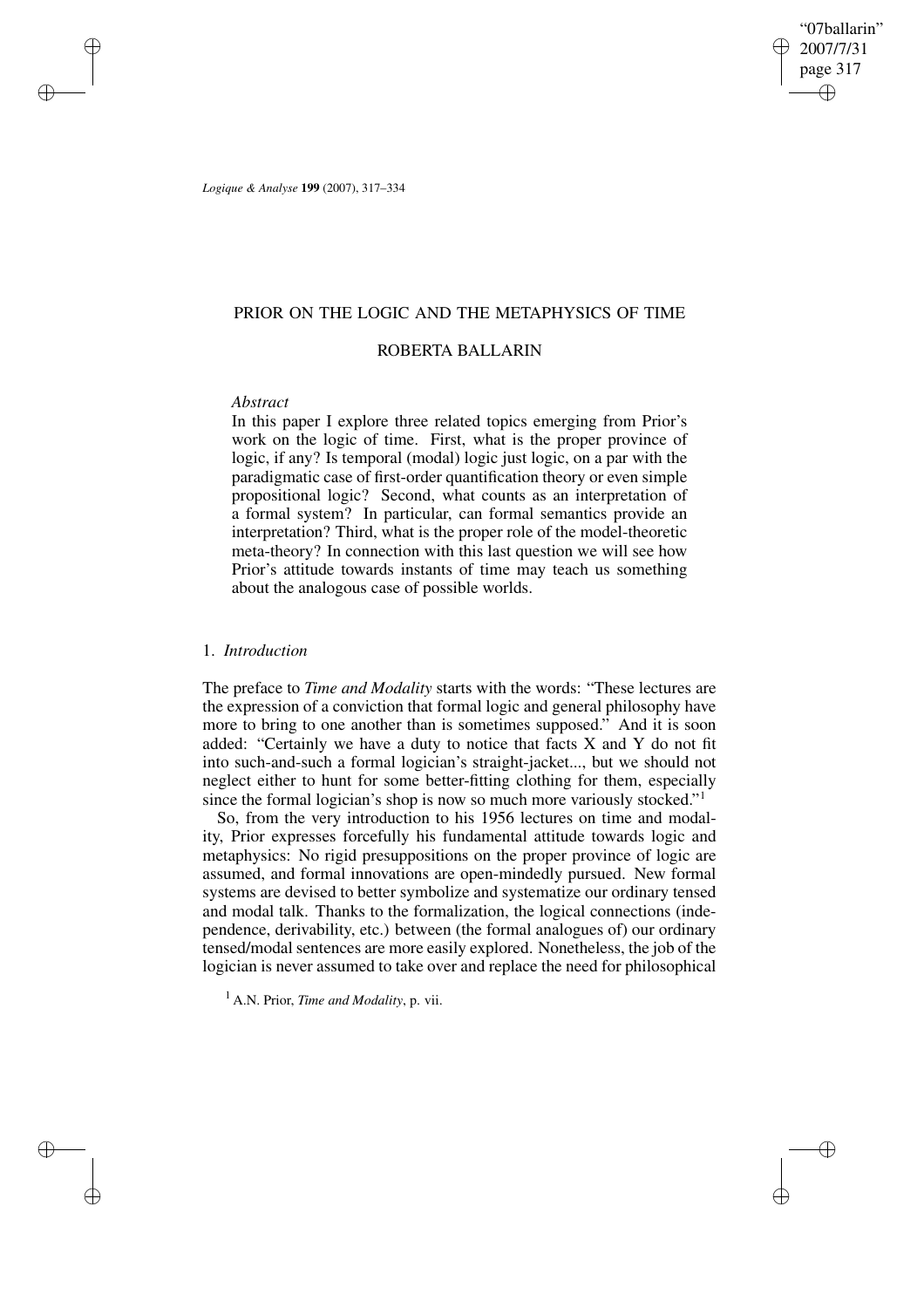"07ballarin" 2007/7/31 page 318 ✐ ✐

✐

✐

### 318 ROBERTA BALLARIN

analysis. The basic observations on the nature of time and modality are to be supplied by the metaphysician, for the logician to systematize.

Taking inspiration from the above remarks, in this paper I explore three different related topics emerging from Prior's work on the logic of time. The unifying theme is the general question: How far can logic reach? I will explore three different aspects of this question. First, what is the proper province of logic, if any? Is temporal (modal) logic just logic, on a par with the paradigmatic case of first-order quantification theory or even simple propositional logic? Second, where does an interpretation for our formal systems come from? In particular, can formal semantics replace old fashioned metaphysics? Third, what is the proper role of metalogic? In connection with this last question we will see how Prior's attitude towards instants of time may teach us something about the analogous case of possible worlds.

# 2. *The Arbitrary Province of Logic*

It is no accident that when listing contemporary formal logicians whose shops offer straight-jackets in lieu of comfortable clothes Prior mentions Quine.<sup>2</sup> Quine's insistence on delimiting the province of logic proper to firstorder logic is bound to feel tight to the temporal/modal logician. Surely idiosyncratic ontological prejudices and metaphysical qualms have contributed to Quine's rejection of second-order and modal logics.<sup>3</sup> Such anti-metaphysical sentiments were no doubt no part of Prior's philosophical temperament. Nonetheless a larger theme looms behind such disputes. Ontological parsimony aside, wherein lies the perceived divide?

Traditionally, formal systems are divided into two separate camps: logics on the one hand and theories on the other. Perhaps the availability of some formal results, especially proofs of completeness, has contributed to an initial partition of the formal landscape. However, a deeper theme in partitioning the field has consisted in connecting logic, pure logic — as opposed to the formal rendition of a theory — to universality. For example, when grouping identity theory with logic, rather than mathematics, Quine points out that:

Another respect in which identity theory seems more like *logic* than mathematics is universality: it treats of all objects impartially. Any

<sup>2</sup> The logicians mentioned are Aristotle, Russell and Quine. Cf. Prior, ibid., p. vii.

<sup>3</sup> Cf. W.V. Quine, *Philosophy of Logic*, chapter 5, for the case of second order logic; Quine's stand on modal logic is more complex, but see, among others, "The Problem of Interpreting Modal Logic".

✐

✐

✐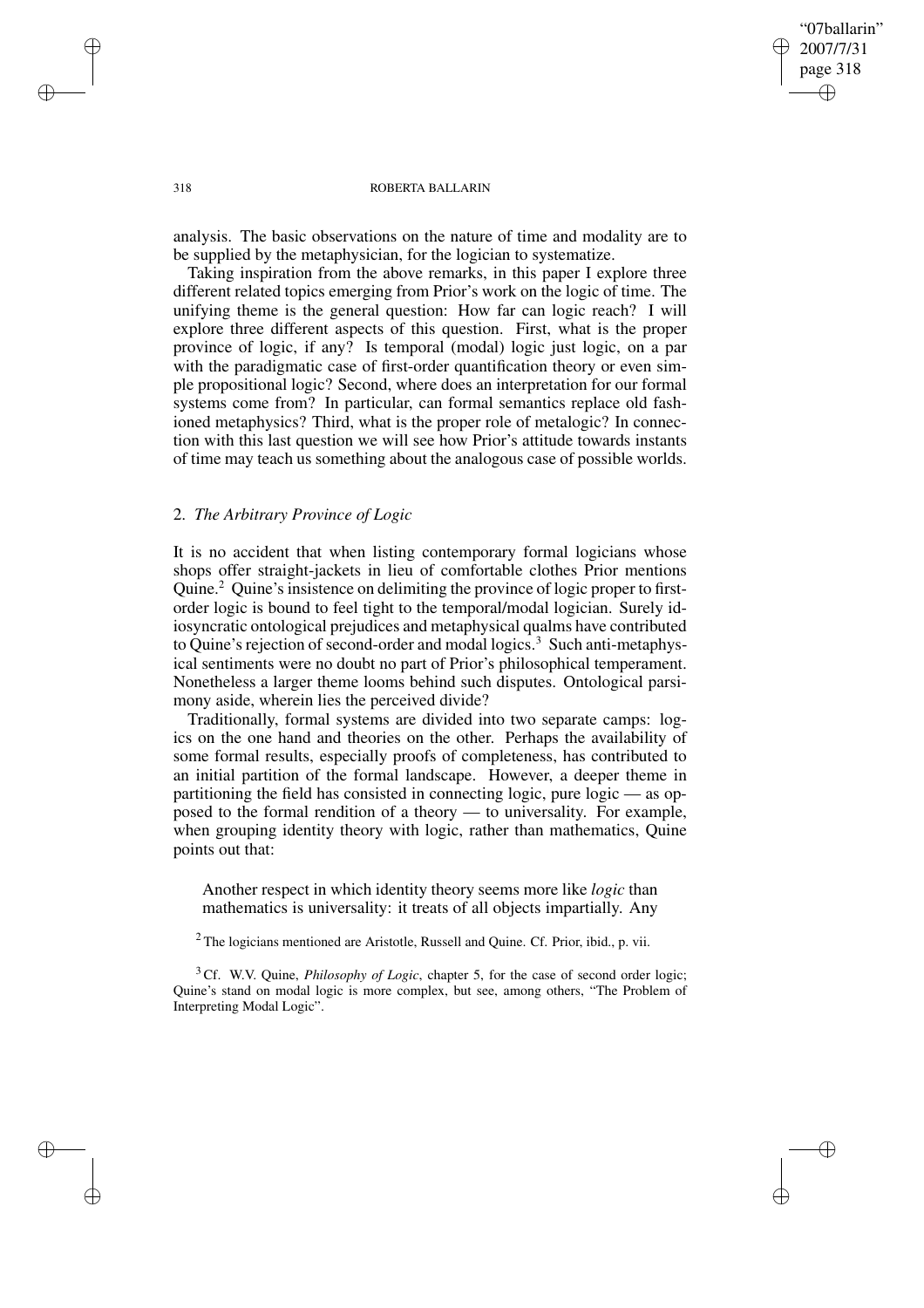PRIOR ON THE LOGIC AND THE METAPHYSICS OF TIME 319

*theory* can likewise be formulated with general variables, ranging over everything, but still the only values of the variables that matter to number theory, for instance, or set theory, are the numbers and the sets; whereas identity theory knows no preference.<sup>4</sup>

From universality to lack of subject matter the step may seem short. So Russell, the other contemporary logician whose formal strait-jackets Prior mentions, in one of his moods emphasizes the lack of a (specific) subject matter for logic:

Thus the absence of all mention of particular things or properties in logic or pure mathematics is a necessary result of the fact that this study is, as we say, "purely formal."<sup>5</sup>

And soon after:

✐

✐

✐

✐

[L]ogic (or mathematics) is concerned only with forms, and is concerned with them only in the way of stating that they are always or sometimes true...<sup>6</sup>

In Russell's view, the pure formality of logic is witnessed by the lack of particular constituents for logical propositions. It is of such displays of pure structure that logical truths state the truth.

I believe we may reconstruct a progression of views making logic, so to speak, more and more formal. First, logic is supposed to be *universal*, i.e., logical truths are true of all individuals (and properties/relations). To this view Prior subscribes. Nonetheless, from the universal applicability of logical truths it does not follow, as Prior points out, that logical truths cannot be about specific individuals. So, it is a logical truth about John that he is sick if he is sick.<sup>7</sup> The subject matter is specific, John and sickness, i.e., this

<sup>4</sup> W.V. Quine, *Philosophy of Logic*, p. 62, emphasis added. A bit earlier Quine appealed to completeness results as the dividing factor.

<sup>5</sup> B. Russell, *Introduction to Mathematical Philosophy*, p. 198. In this passage Russell sides mathematics with logic, whereas Quine had contrasted them, but this is irrelevant to the main point about the universality and formality of logic.

<sup>6</sup> Russell, ibid., pp. 199–200. See also *The Philosophy of Logical Atomism*, pp. 85–99, especially p. 96.

<sup>7</sup> Cf. Prior, "A Statement of Temporal Realism", p. 45, in *Logic and Reality*, pp. 45–6.

"07ballarin" 2007/7/31 page 319

✐

✐

✐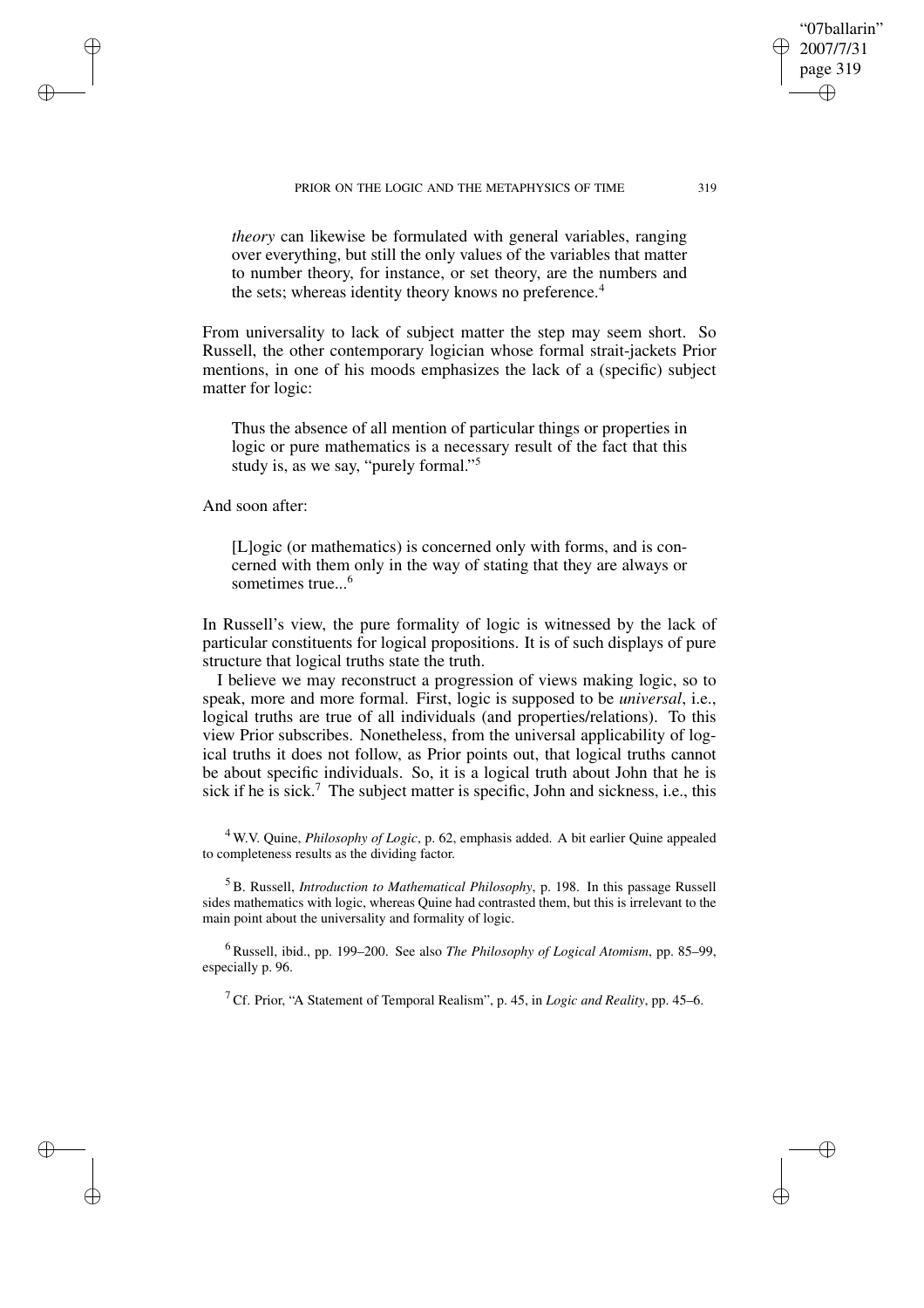"07ballarin" 2007/7/31 page 320 ✐ ✐

✐

✐

#### 320 ROBERTA BALLARIN

truth is about John even if it is true of everything that if it is sick it is sick (similarly for sickness).

Second, we find in Russell, but not in Quine and Prior, a *generalistic* conception of pure logic, according to which logical truths are about no individuals whatsoever. According to such a view it is logically true that if anything is F, then it is F. But the particular instance concerning John and sickness is not a pure logical truth, lacking as it does in generality.<sup>8</sup>

Third, possibly moving beyond Russell's original intentions, we proceed to abstract even from whatever purely general content had remained for logic. Left with no content whatsoever, logical truths are thought of not only as universal and general, but as *purely structural or formal*. At this point the question arises of what logic owes its formality to, and two main alternatives emerge, differing in what they take the formality of logic to reside in. According to the first kind of view, which I will label *linguistic*, the key to the formality of logic lies in its freedom from real (empirical/factual) content. The task of logic is not to inform us about the real world, rather to express ultimately linguistic (or conceptual) connections. The second view instead, which I will label *realist*, places the formality of logic not so much in a lack of factual content, rather in its concern with the most structural/formal features of reality itself. In this second sense, logic is formal in virtue of having real forms themselves as its specific subject matter. Logic takes as its proper subject matter some very general and abstract (structural) features of reality.

It is safe to say that Prior never fell prey to the above fascination with purely structural truths — be the structure in virtue of which they are true worldly or linguistic. To tackle the linguistic strand first: No statement is purely formal in the sense of being true only in virtue of how we use words (except for the trivial case of statements whose subject matter is our own use of words).<sup>9</sup> In this sense, Prior connects himself to a logical tradition typically linked to Frege, $10$  who in comparing his concept-script to what he calls "Boole's logical calculus" eloquently says: "Right from the start I had in mind the *expression of a content*." <sup>11</sup> All truths, including logical truths,

8 See Russell, *Our Knowledge of the External World*, p. 66.

9 See Prior, ibid., p. 45, and also "What is Logic?", p. 123, in *Papers in Logic and Ethics*, pp. 122–9.

<sup>10</sup> See Heijenoort "Logic as Calculus and Logic as Language"; Sluga "Frege against the Booleans"; and Hintikka "On the Development of the Model-Theoretic Viewpoint in Logical Theory".

<sup>11</sup> G. Frege, *Posthumous Writings*, p. 12.

✐

✐

✐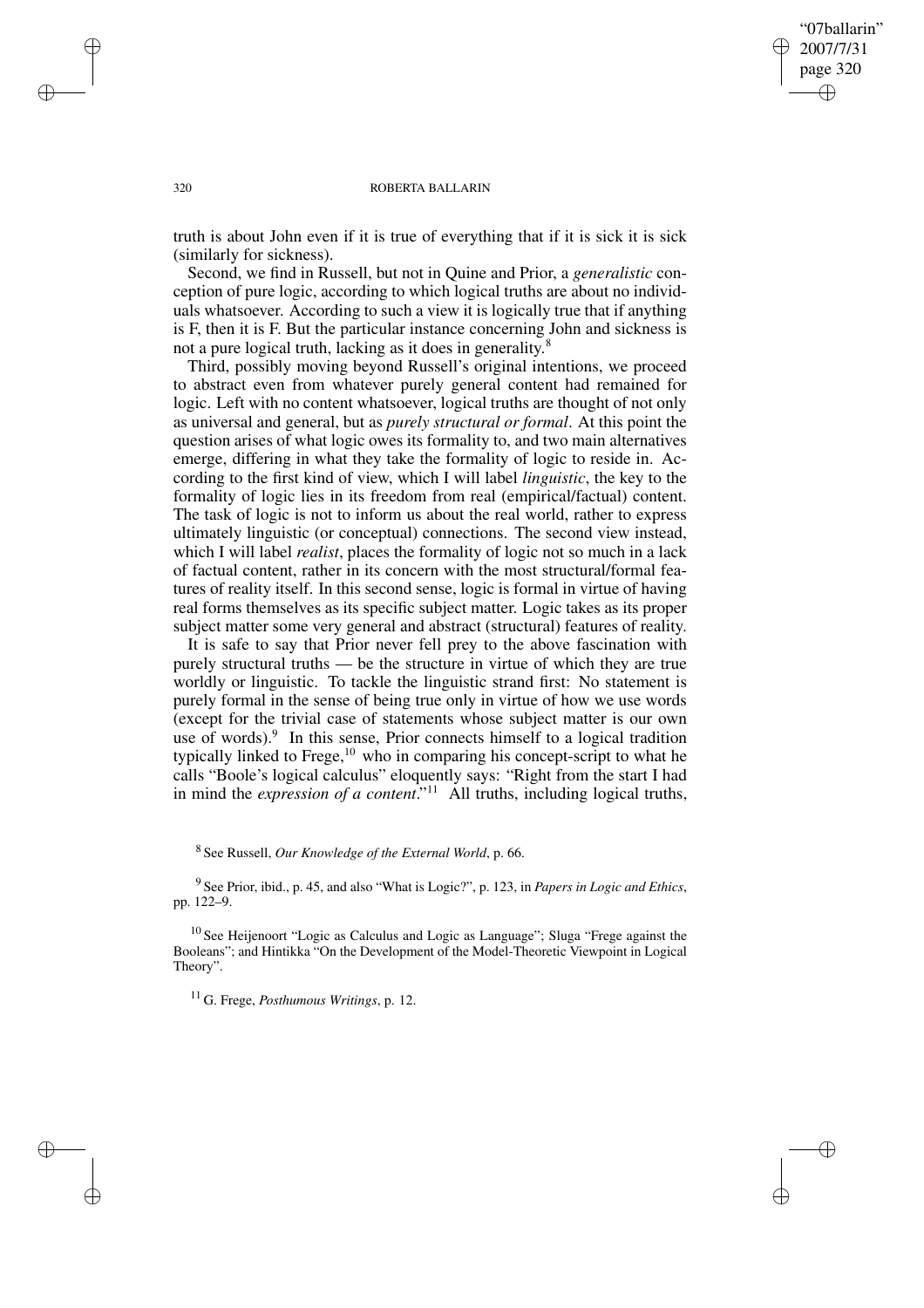✐

✐

✐

have a subject matter (be it particular or general) and as such may be labeled *not* purely structural in the linguistic sense.

In defense of the linguistic conception of logic, it may perhaps be suggested that insofar as they are necessary, logical truths are independent of the accidental features of the world, hence in some important sense free of a world-dependent subject matter. Without entering into the complex topic of the necessity of logical truths (Is necessity a defining mark of logical truths?), we can at least say that the appeal to necessity to explain the worldfree nature of logic displaces the problem without really solving it. The supposed world-independence of necessary truths remains to be explained — both in the sense that we still have to explain (i) to what necessary truths owe their necessity and (ii) in what sense independence from accidental features of the world amounts to independence from the world tout-court and Prior's suggestion is *at least* that appealing to a notion of truth simply in virtue of how we use words does not provide a full explanation.<sup>12</sup>

This of course is not to deny that some subjects are more formal than others. And here enters the worldly strand of the structural tradition, according to which the formality of logic is due not so much to a lack of subject matter/content for logic, but rather to the peculiar formal nature of such subject matter/content. Prior considers two possible non-linguistic ways of cashing in the idea of the generality and formality (truth in virtue of form) of logic. In a first sense — what he calls 'a strictest sense' — logic may be understood as having as its own subject matter the properties of implication and universality. In a second 'looser' sense, logic is concerned with implication *in any sort of field*. In this sense too logic is universal, insofar as it is concerned with the most general principles of inference (and truths) *in any field whatsoever*. <sup>13</sup> This is the sense in which we sometimes speak of the logic of necessity, the logic of time, or even the logic of life. Here arbitrariness enters the scene in two forms. First, some subjects have more structure than others, for example life is more unruly than time. This will make a logic of time easier to formulate than a logic of life, but there is no sharp, principled divide between more and less general principles of inference, to make some fields but not others logical. Second, inside a particular field, be it time or life, there will be different truths, some more general than others. Here again there is no principled divide to separate the logical from the merely metaphysical truths of the specific matter. 14

 $12$  I owe the main point raised in this paragraph to an anonymous referee.

<sup>13</sup> Prior, "What is Logic?", pp. 128–9. See also, *Past, Present and Future*, p. 51.

<sup>14</sup> Cf. *Past, Present and Future*, p. 51, where speaking of tense logic in particular Prior says: "[T]he line between logic and other subjects seems to me in any case not an easy one

"07ballarin" 2007/7/31 page 321

✐

✐

✐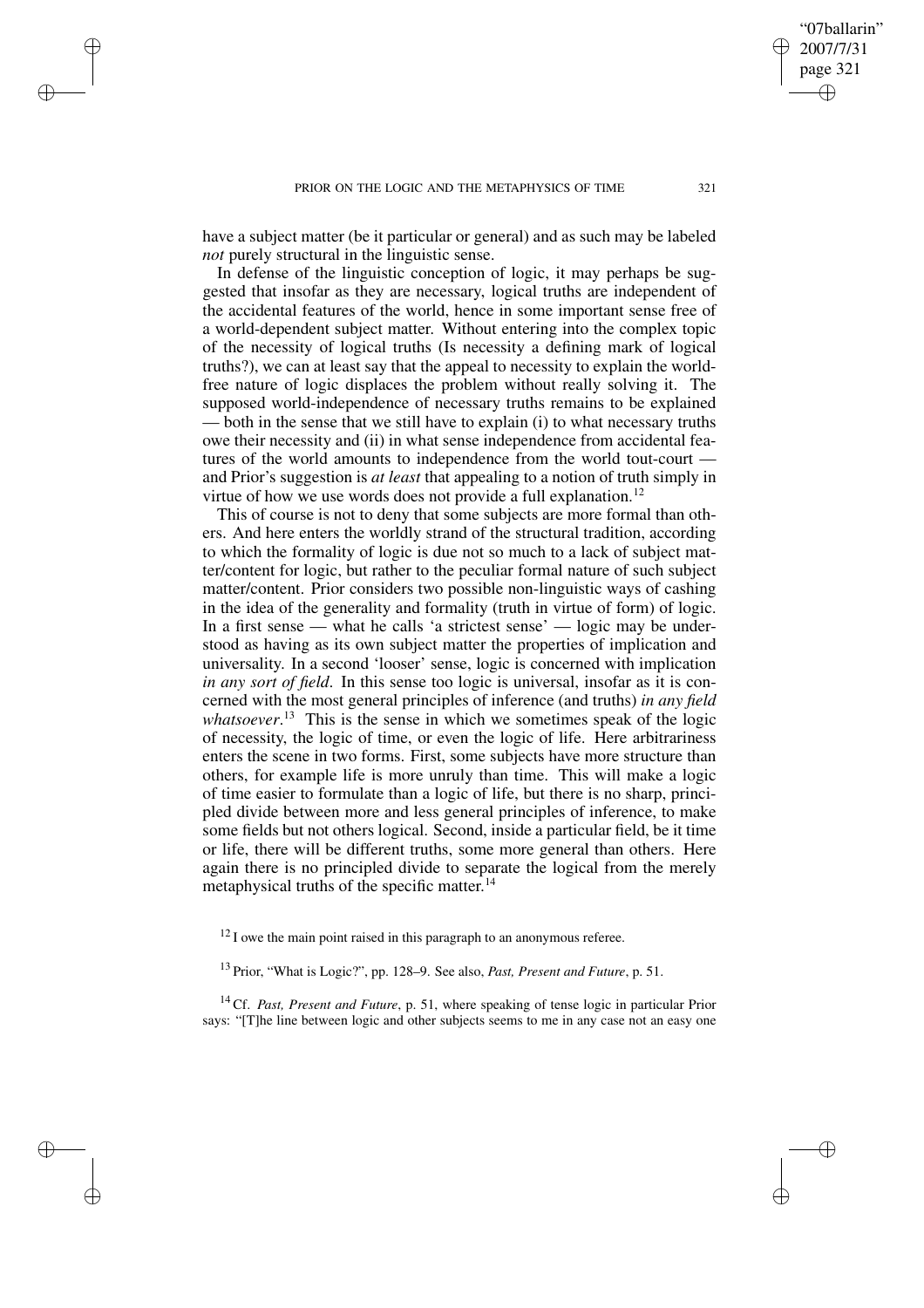"07ballarin" 2007/7/31 page 322 ✐ ✐

✐

✐

#### 322 ROBERTA BALLARIN

We may indeed say that Prior's robustly realist view of logic ("Logic is ... about the real world")<sup>15</sup> places him firmly in the realist camp, however Prior does not deeply endorse a structuralist outlook. Though he briefly suggests that in a somewhat idealized sense logic has its own proper well-delimited subject matter (the properties of implication and universality), Prior refuses to draw clear boundaries for logic. The universality of logic has in Prior's hands interesting egalitarian consequences. Logic does not encompass an elite of universal, general, formal truths and modes of inference; in its most fruitful applications, logic is concerned with all fields and all modes of inference ("even the truth that all feathered animals breathe air *can* be used as a principle of inference"<sup>16</sup>). Not only is logic as concerned with the real world as any other discipline ('What else is there to be concerned with?' one might legitimately ask), but no sharp boundaries can be legitimately drawn between logic and metaphysics, let alone Russell's mathematics. If this is the case, the above mentioned traditional divide between logics and theories can be seen as ill conceived. We may conclude that the importance of the question of what counts as logic is downplayed by Prior.

# 3. *Whence Interpretations?*

In the previous section we have considered Prior's stance on the philosophical thesis that logic is a purely formal discipline and on the resulting philosophical question of what logic owes its formality to. In a more technical vein, a formalistic view of logic regards formal systems in general as uninterpreted calculi. At this technical level of abstraction, the logician may be seen as abstracting even from the intended interpretation of the logical particles, thus opening the way to *formal reinterpretations* of such symbols. In this section, we will see what Prior has to say concerning this more technical level of abstraction.

When a formal system is taken as a pure uninterpreted calculus, the question arises of what suffices to provide an interpretation of the logical symbols of the system. In my reading, Prior seems to suggest that nothing short of the attribution of an 'intended' meaning by means of a translation into an

to draw *except arbitrarily*", and then considers better and worse ways of drawing the line between logical and non-logical tense-truths.

<sup>15</sup> Prior, "A Statement of Temporal Realism," p. 45. Naturally, such a realism connects Prior to another Russellian line of thought which emphasizes the robustness and worldliness of logic. Cf. Russell, *Introduction to Mathematical Philosophy*, especially p. 169.

<sup>16</sup> "What is Logic?", p. 128.

✐

✐

✐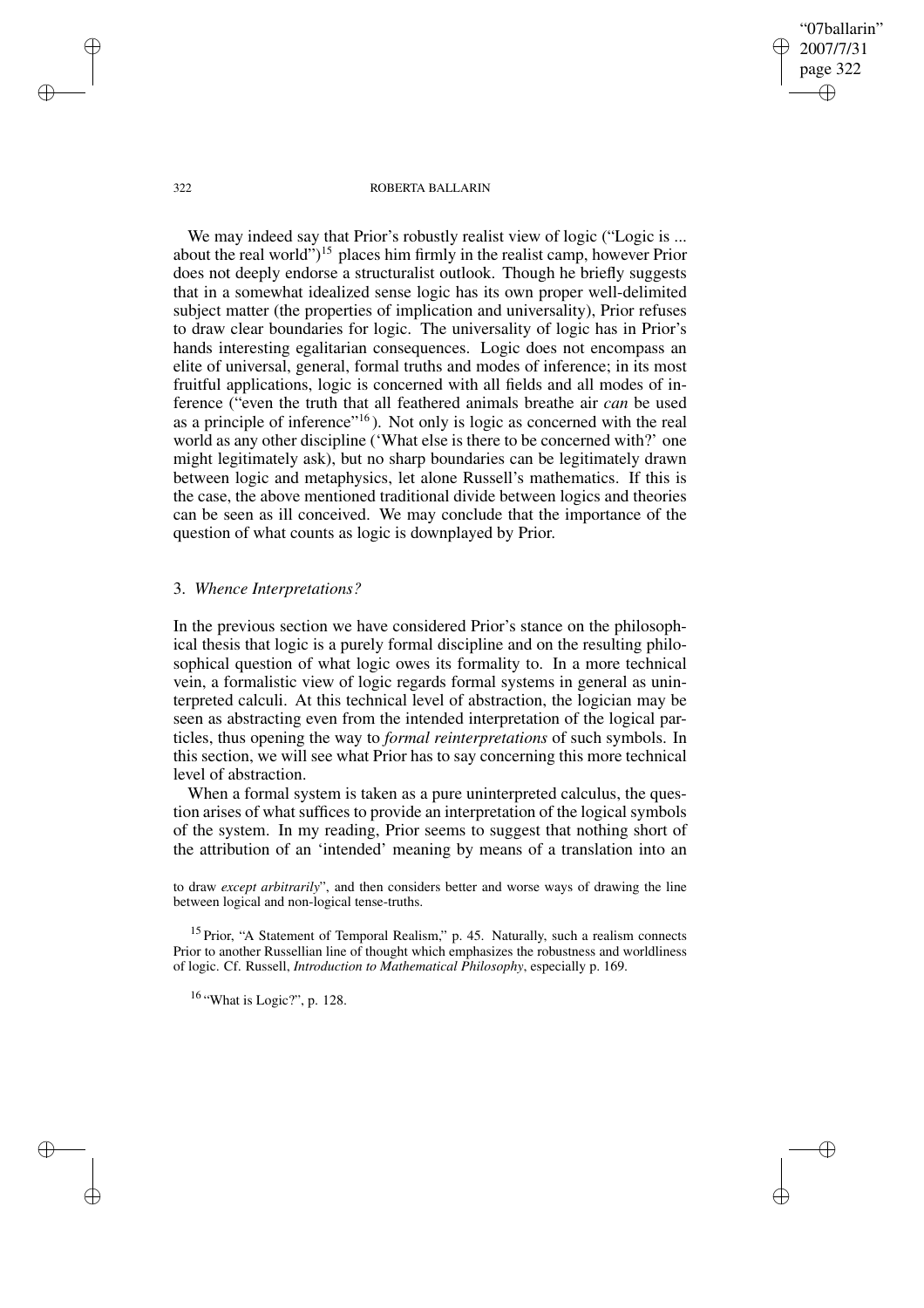✐

✐

✐

already interpreted language will suffice for the task, and this even in the paradigmatic simple case of propositional logic.

In his "Conjunction and Contonktion Revisited" Prior considers both the case of whether interpretations of the propositional connectives are achieved by means of inferential definitions and the case of whether such interpretations are achieved by means of truth-tables. In both cases the answer is negative.

Let us first consider the case of an inferential definition of a logical sign by means of spelling out rules of inference for its introduction and elimination. One might think that at least in the paradigmatic simple case of propositional logic, no gap is there to be filled between the proof theory on the one hand and the interpretation of the logical signs on the other. Not so for Prior, who, with the characteristic incisiveness, tells us that "to believe that anything of this sort can take us beyond the symbols to their meaning, is to believe in magic."<sup>17</sup> Naturally, the rules of inference may put us on the right track to assign the *intended* meanings, but they are not by themselves sufficient for such an assignment.

On a purely formalistic view of logic, according to which a logic is just a calculus, there is no intended interpretation to capture, hence no place for the thesis that the intended interpretation of the connectives depends on reflecting some substantial truths about that subject. In this case, no gap can be envisioned between the formal system — the calculus — on the one hand, and the intended interpretation of the logical signs, on the other. When there is no antecedent interpretation to capture, there is no possibility for the formal system to fail.

However, we have seen that according to Prior a gap between the formal system and the intended interpretation arises *already* in the very basic case of propositional logic. We might put it in the following way: the propositional calculus is no calculus. We should rather speak of the propositional theory. Such a theory aims to capture an antecedently given natural subject matter, the truth-functional truths (the so called tautologies). To capture the truthfunctional truths and inferences, we need to reflect essential features of the truth-functional connectives.

Of course, it may be the case that one is not interested in discovering and formalizing the truths about conjunction, disjunction, negation, and so on (i.e., one's interest may not reside in what I called 'propositional theory'); rather one may be interested in the propositional *calculus* as an uninterpreted game. Then in the meta-theory of such a calculus one is free to *define* the uninterpreted logical signs in terms of the introduction and elimination rules. But, from Prior's point of view, this would not be a direct interest in the

"07ballarin" 2007/7/31 page 323

✐

✐

✐

 $17$  Prior, "Conjunction and Contonktion Revisited," pp. 159–60.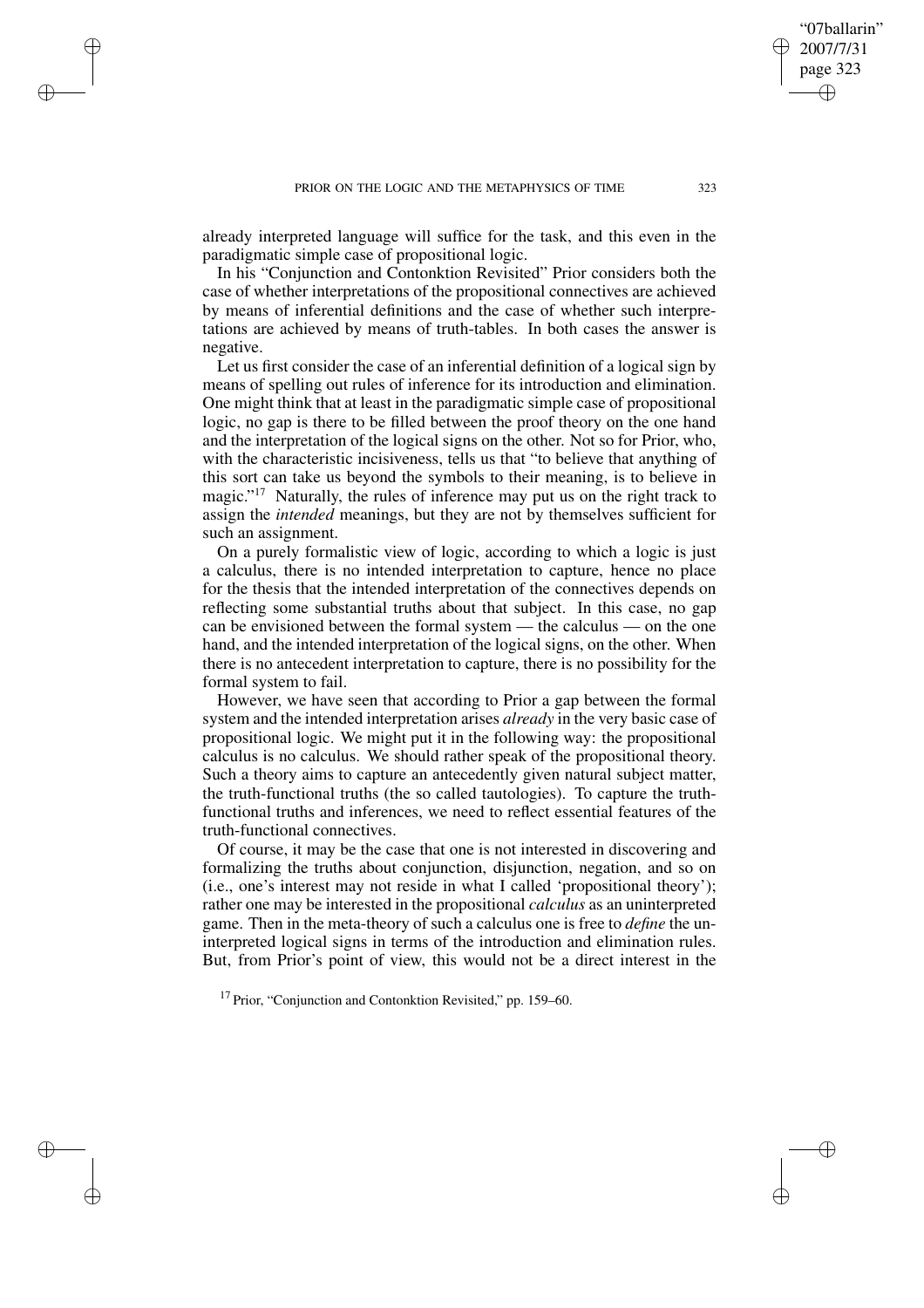### "07ballarin" 2007/7/31 page 324 ✐ ✐

✐

✐

#### 324 ROBERTA BALLARIN

logical truths concerning conjunction, negation, etc., rather a meta-logical inquiry:

In the meta-theory of such a game we can indeed define terms like 'conjunction-forming sign', either directly in terms of the design of the symbols..., or in terms of the permissions to transform.<sup>18</sup>

Secondly, Prior considers the case of whether the truth-tables can be taken to provide the interpretation that the pure calculus stands in need of. In this case too, perhaps more surprisingly, Prior's answer is negative, thus revealing a skeptical attitude towards formal semantics. Once again, at least in the core case of propositional logic, if in no other case, it is natural to think that formal semantics is sufficient to provide the intended interpretation of the logical symbols. All that there is to the meanings of the logical connectives is given by the clauses in the truth definition, graphically represented by the truth-tables. So, for example, the meaning of the negation sign is given by the truth-clause according to which '∼A' is true if and only if 'A' is not true, and the meaning of the conjunction connective is completely captured by the corresponding clause in the truth definition. We may think of the truth definitions as spelling out recipes for value assignments. So 'P&Q' is assigned True when P and Q are both True. In all other cases it is assigned False. This is thought to specify the meaning of the conjunction sign — at least if the values are taken to be indeed the True and the False.

However, Prior insists that he sees in principle no difference between inferential definitions and truth-tables. The availability of unintended interpretations that meet the truth-tabular (as well as the inferential) conditions is taken to show that the truth-tables are not apt by themselves to provide the intended meaning of the connectives. At most, given an intended meaning, they may be used to display its logical structure.<sup>19</sup>

Prior does not elaborate much on this matter, but his comments on truthtables reveal a deeper dissatisfaction with formal semantics than the mere metaphysical concerns about some of the entities that formal semantics makes use of (possible worlds and instants of time). We may distinguish two separate questions:

### $18$  Prior, ibid., p. 159.

<sup>19</sup> One of Prior's examples is that the truth conditions for 'P and Q' are satisfied by 'Either P and Q, or Oxford is the capital of Scotland' (abbreviated as 'P ett Q'), ibid., p. 162. An anonymous referee has suggested that the truth-tables for 'and' and for 'ett' will diverge once possible situations are considered in which Oxford is the capital of Scotland. This move however is not available for unintended interpretations making use of necessary falsehoods, for example 'Either P and Q, or 2+2=5'.

✐

✐

✐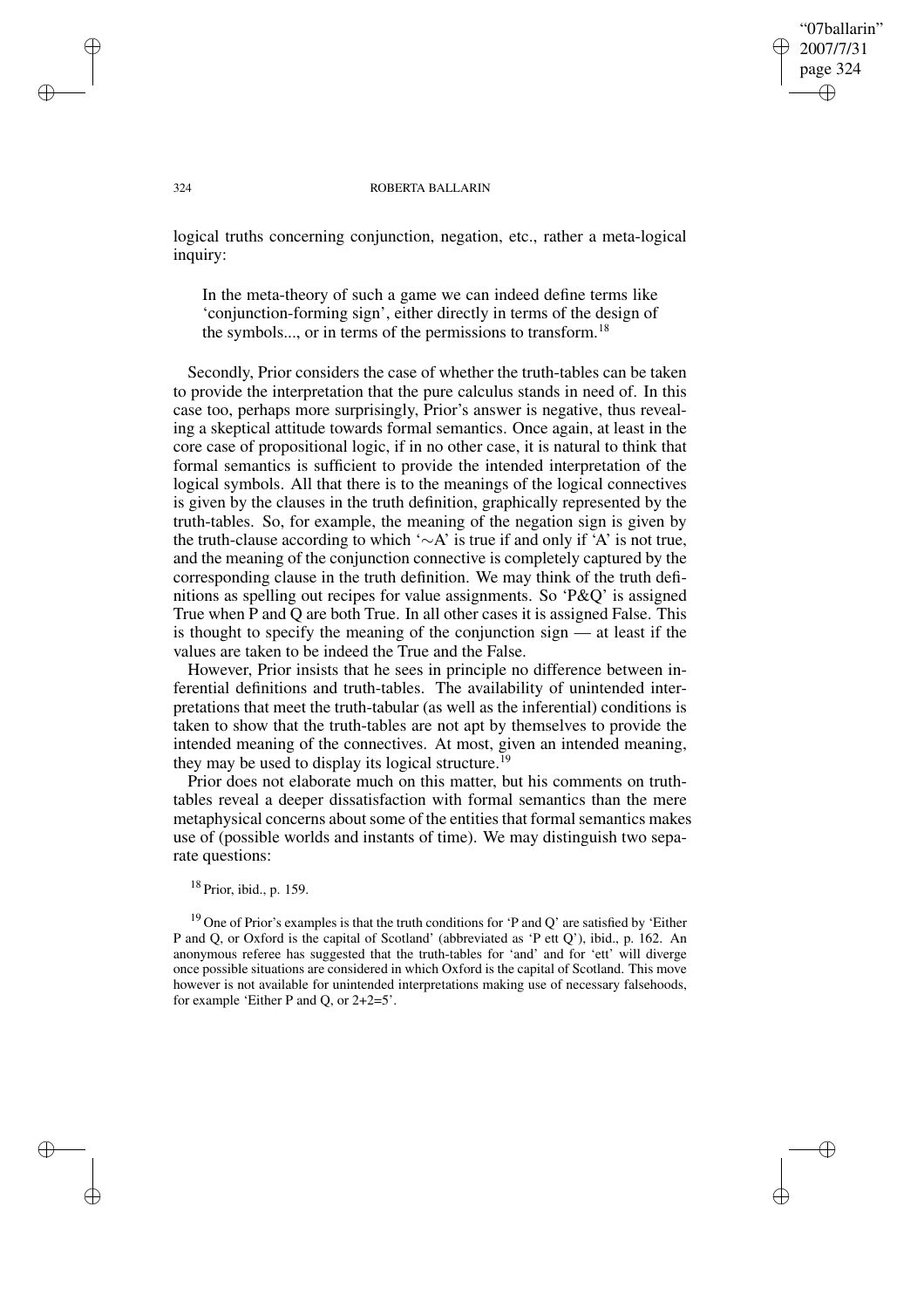✐

✐

✐

- 1. Are formal models, of which truth-table rows are elementary exemplars, capable in principle of providing the semantics of modal, tense and even propositional logic?
- 2. Are the formal models philosophically viable, i.e. metaphysically unobjectionable?

In the next section, we will focus on the second question and consider Prior's more metaphysical concerns. Our present concern however is with the first question. Given Prior's comments on truth-tables, and the lack of metaphysical concerns in this simple case, it seems to me that Prior's answer to the first question is no. Formal models are not capable of providing interpretations, and this independently of and prior to their philosophical viability. Naturally a formal model may represent (model) an interpretation otherwise supplied, but the model in and of itself does not provide the interpretation. Why so? One concern here might be that in order to provide a complete interpretation we need to interpret also the non-logical signs of our language. Hence, truth-tables are inadequate simply in the sense that they are insufficient to the task. They provide only a partial interpretation. To complete the formal interpretation, we have also to single out a particular model, in this case a row of the truth-table, as the intended one.

However, Prior's semantic concerns — as they emerge from his comments regarding unintended interpretations — seem to go beyond such questions. If the problem is that truth-tabular conditions are insufficient to narrow down the intended meaning *of the logical connectives*, a specific assignment of truth values to the non-logical signs can offer no help. Moreover, the additional question arises of whether a truth value assignment to the non-logical symbols constitutes an interpretation of such symbols, and here too one might be skeptical. In this sense, I connect Prior once again to a broadly Fregean perspective which has seen more to interpretations than the provision of models. I have in mind here a view such as Carnap's:

An interpretation should not be identified with a model, as is sometimes done. It is true that an interpretation can be given by the specification of a model. But there is no one-one correspondence between interpretations and models; two different (i.e., non logically equivalent) descriptions of the *same* model represent two *different* interpretations.<sup>20</sup>

It seems then that all logical systems — no matter how elementary — are viewed by Prior as pursuing an antecedent subject matter, and so an *intended*

 $^{20}$  R. Carnap, "My Conception of Semantics", p. 902. Carnap then proceeds to provide an example of the gap between a model and an interpretation.

"07ballarin" 2007/7/31 page 325

✐

✐

✐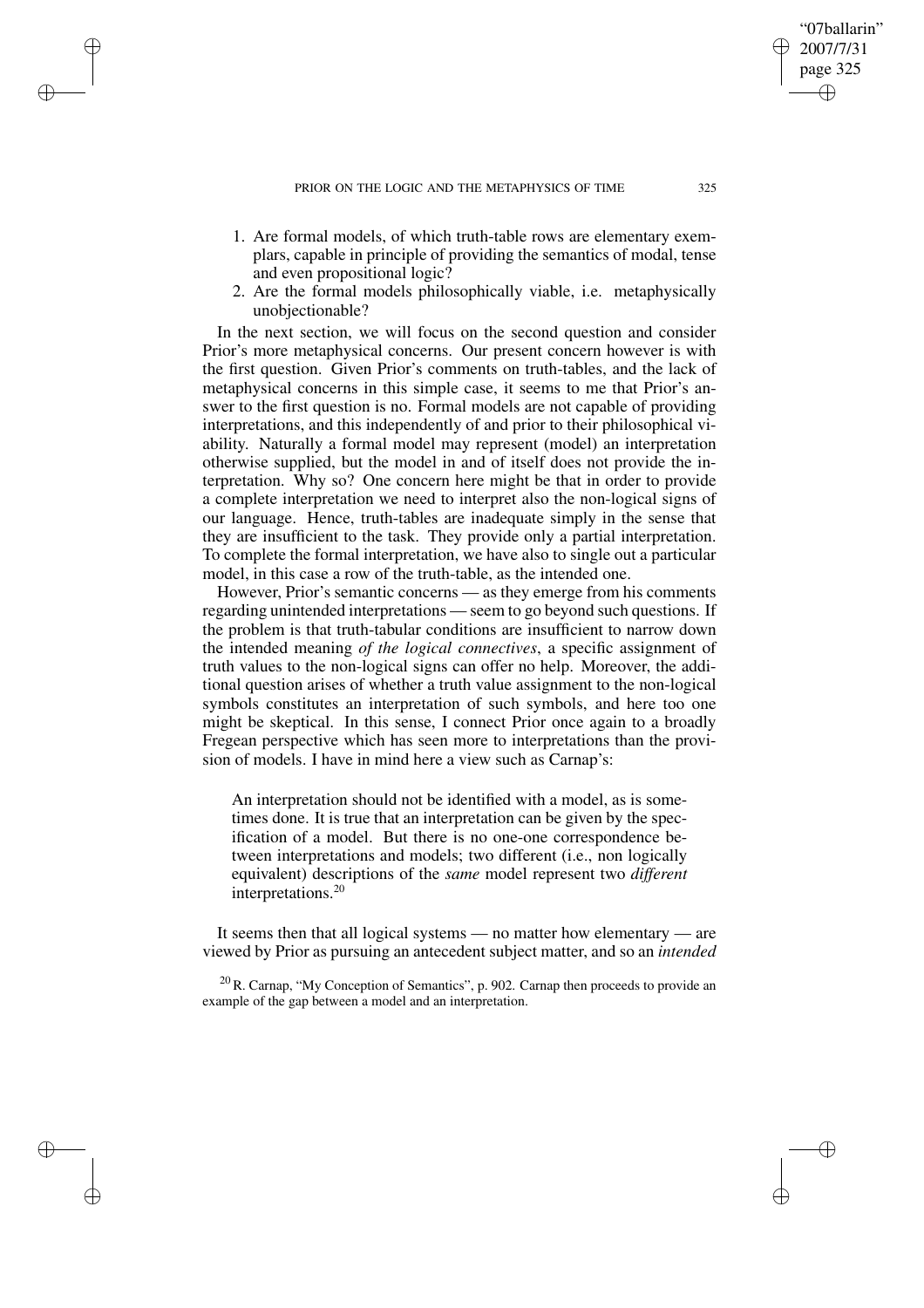"07ballarin" 2007/7/31 page 326 ✐ ✐

✐

✐

### 326 ROBERTA BALLARIN

*interpretation*, reflecting fundamental truths about such subject matter, has to be given. Formal 'interpretations' (definitions) however, either in prooftheoretic or model-theoretic terms, are not semantically adequate.

The obvious consequence of such a view is that no semantic/interpretive gap separates tense and modal logics in general from the pure core of logic. Quine's province of logic proper, encompassing propositional and first-order logic, is artificially delimited. One may interpret Quine's qualms about modal logics as qualms about the logicality of such logics. Modal logic, according to such an interpretation, is a theory in disguise, and so is secondorder logic (where standard incompleteness results conveniently attest to ontological excesses). Hence they are to be viewed as fundamentally different from propositional and first-order logic where the model-theoretic formal semantics is perfectly adequate to the interpretational task and no residual interpretational concerns remain.

Not so for Prior. To legitimize modal logics however there is no need to brand them pure by providing interpretationally adequate formal definitions. Such an enterprise is fundamentally misguided. Moreover, no completeness or other metatheoretical technical result can ever change the fact that the formal semantics of modal logic is interpretationally inadequate. Interpretationally, what needs to be done is not so much to prove modal logic model theoretically on a par with first-order logic, though it may well be so, nor is it sufficient to legitimize the entities that the modal models make use of. We only need to point out that *in no case* are formal interpretations adequate. Semantically, propositional theory stands in need of a non-model-theoretic interpretation as much as temporal logic, modal logic and second-order logic for that matter — though the metaphysical load might well be less controversial. From this perspective it is not so much the provision of an extensional metatheory for a modal, tense, or second-order calculus to legitimize it as logical, even when accompanied by completeness results. It is rather the fact that even the traditional first-order extensional logic does not receive its interpretation from the extensional metatheory. A non-formal interpretation is needed in any case. If the formal semantics is seen as inadequate to provide the intended interpretation of our logic, though it may well represent (model) such independently provided interpretation, the question naturally arises of the proper role of the model theory and of what philosophical significance can be attributed to formal completeness results.

# 4. *Metaphysics and Metalogic*

As noticed, Prior's considerations about propositional logic place him in the camp of a broadly Fregean tradition according to which the objects of truth and falsity are *interpreted* sentences, and this holds for all kinds of truths,

✐

✐

✐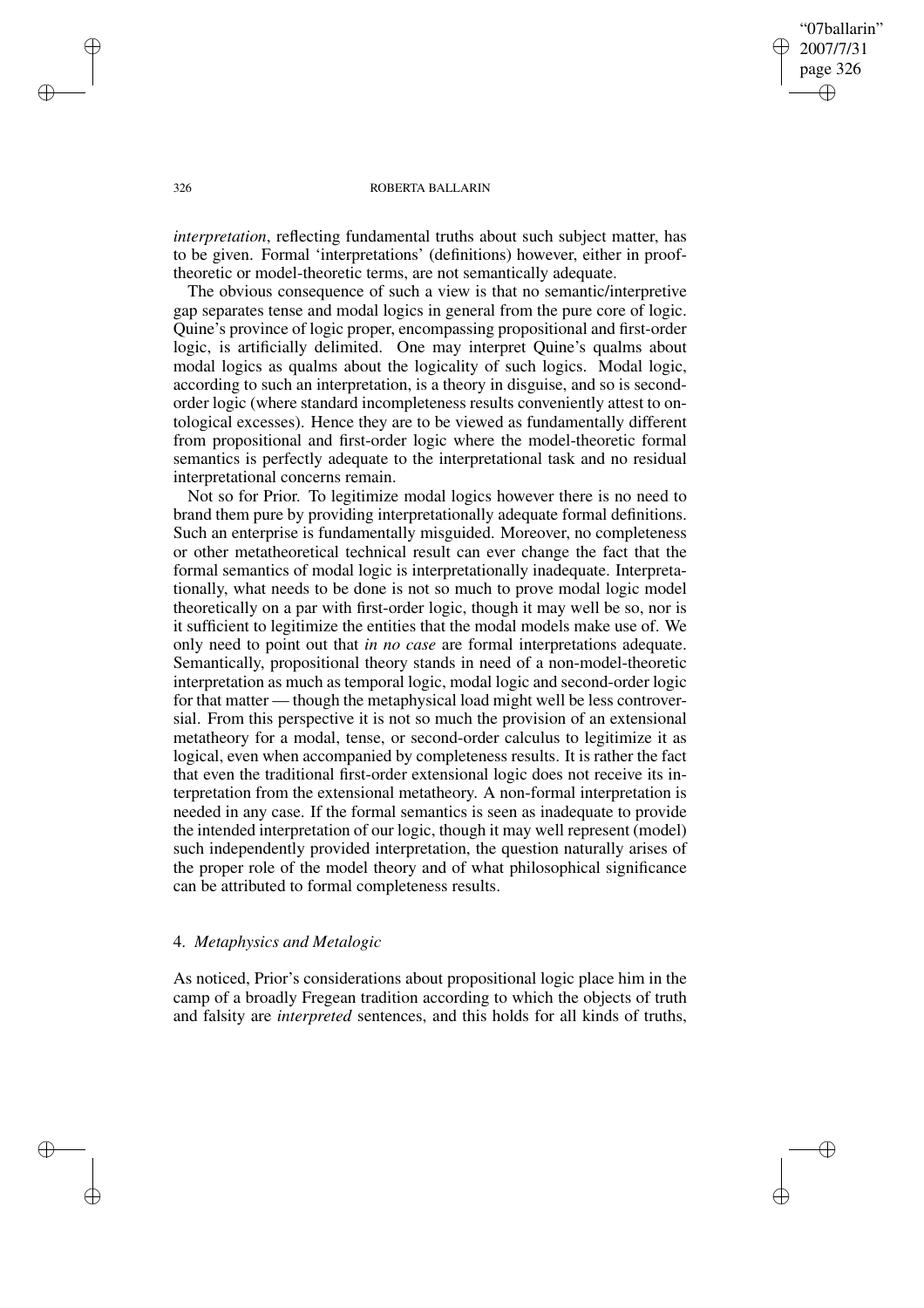✐

✐

✐

logical truths included. Logical truths are first and foremost truths. We might summarize this view with the slogan: Interpretation before truth and truth before logical truth. This concerns the original informal notions of logical truth and inference. According to Prior, they are fundamentally semantic notions, holding of interpreted sentences. Formal systems are then devised to help systematize such truths and inferences.

Opposed to this view is the Boole/Schroeder algebraic tradition that sees logic as independent from and prior to content, and according to which the same logical calculus can legitimately receive different interpretations. In this pre-content logical tradition, logical truths need not be truths. If logical truths are characterized in terms of their role in a system of inference, i.e. their provability, then truth is no intrinsic part of the notion of logical truth.

We must keep two questions separate. The first is about English sentences. Are the pre-formal notions of entailment and logical truth for English sentences essentially semantic, or do they apply to pre-interpreted sentences, let's say in virtue of their syntactical form? The second concerns what counts as an interpretation of (the signs of) a formal system. Does such an interpretation consist in an assignment of English meanings, i.e., what we might call an 'interpretation by translation', according to which for example  $\&i$ . means 'and'? Or is it possible to interpret a formal language mathematically by means of a formal valuation, be it a model-theoretic assignment of values or a proof-theoretic definition of its symbols?

Though separate, the two questions are connected. It is only insofar as one conceives of the pre-formal notions of entailment and logical truth for English sentences as essentially semantic, and thinks of formal systems as renditions of their natural counterparts and not just calculi, that one may, though perhaps need not, find space for a semantic criticism of an otherwise technically adequate model-theoretic interpretation of such systems.

Prior seems to conceive of the job of the formal logician as follows: We start with some English sentences, ordinarily interpreted. With such an intended interpretation in mind, we devise a formal language apt to represent the internal logical structure of the original English sentences. We then build a formal calculus aimed at capturing the original inferential relations that obtain between the English counterparts of the formal sentences.<sup>21</sup> Next we construct a formal semantics, by means of truth-clauses, of model-theoretic constructions, or both.

Once a formal calculus has been constructed and a formal semantics has been provided, questions of *external* adequacy will arise. First and foremost:

 $21$  Of course, the logician as such has no metaphysical biases, and will offer adequate symbolizations both of sentences that, qua philosopher, he takes to be literally true and of sentences that he regards as literally false; similarly, he will build systems to whose axioms and rules of inference, under the intended interpretation, he may or may not subscribe.

"07ballarin" 2007/7/31 page 327

✐

✐

✐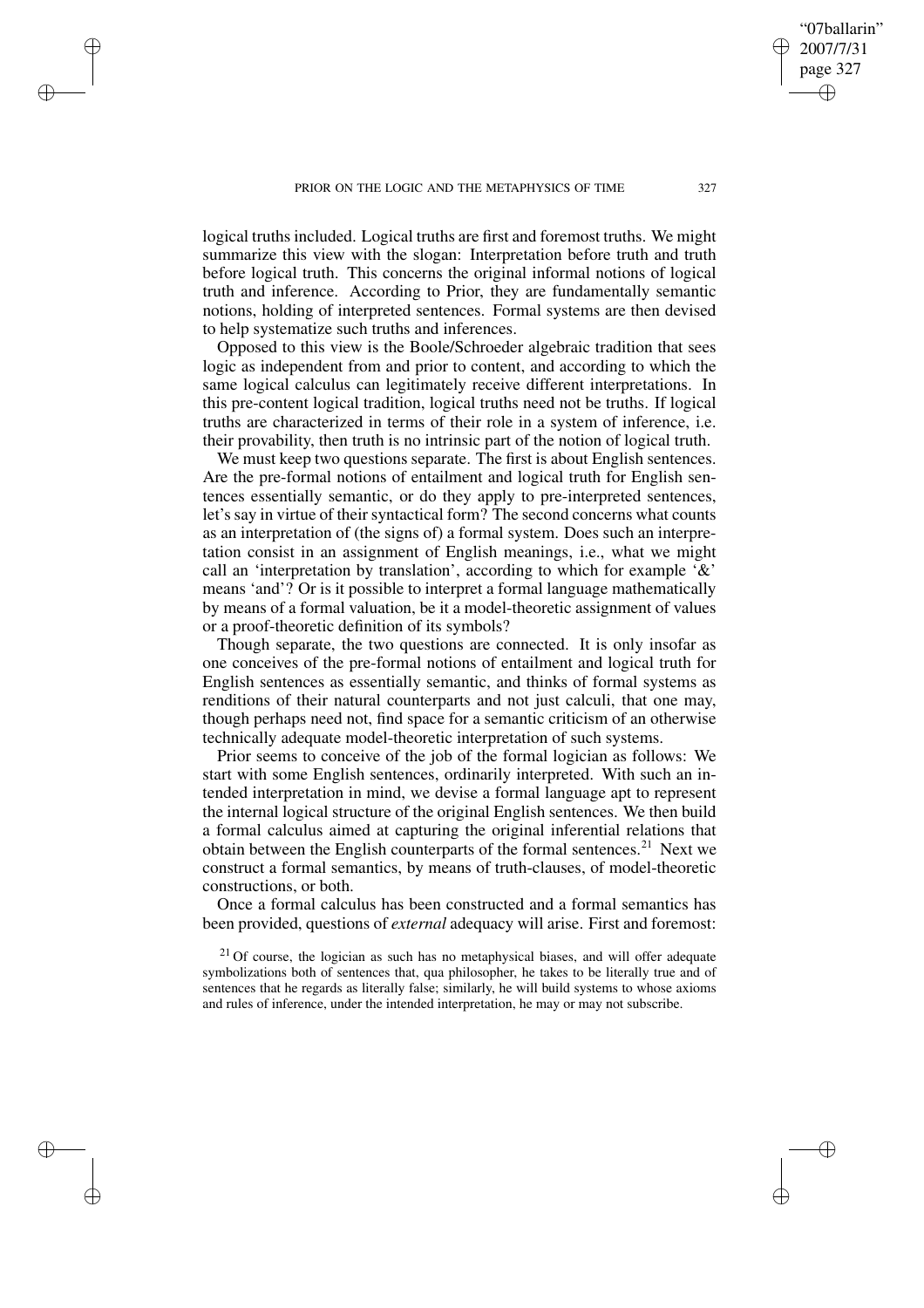"07ballarin" 2007/7/31 page 328 ✐ ✐

✐

✐

#### 328 ROBERTA BALLARIN

Are the original inferential relations adequately represented by the formal notion of provability in the system? And is the original notion of logical truth adequately represented by the formal notion of truth across all models? Moreover, purely formal, and in this sense *internal*, questions of soundness and completeness will also arise: Which class of models corresponds to the calculus?<sup>22</sup> These internal questions concern the relation between the formal calculus and the formal model-theoretic semantics. In such a sense, a model-theoretic semantics may be proved *formally* adequate by a formal completeness result. Yet such a result has no immediate philosophical relevance, unless the model-theoretic semantics is taken to be semantically and philosophically adequate. We have already considered Prior's stand on the semantic (in)adequacy of the model theory. But, semantic concerns aside, what else is required for the model theory to be philosophically adequate? First, the formal notion of validity as truth across all models must capture (at least extensionally) the informal notion of validity; second, the model theory must make no use of metaphysically dubious entities. In this second sense, Prior raises a sharp metaphysical criticism to the model theory.

As the founding father of temporal logic, Prior has worked on the construction of both tense systems, which belong to the general class of modal systems, and U-calculi which build temporal logic as an extension of firstorder logic. In the tense systems tense operators corresponding to the English phrases 'It has always been the case that', 'It will always be the case that', etc. are introduced to operate on formal sentences. In the U-calculi quantification over a special class of variables, ranging over instants of time, and an ordering relation (U) between such instants are introduced. Both kinds of calculi are of interest to the logician, and much of Prior's logical work consists in showing how such systems are related and how to 'translate' from one kind of system into the other.<sup>23</sup>

However, the question arises of which kind of system, interpreted in the intended way, formulates the right ontological commitments. Is the structure of reality fundamentally tensed, or is time rather like a tapestry of instants (to use Prior's fortunate phrase)? Naturally, English itself is a tensed language, but this does not in and of itself answer the metaphysical question. The grammar of English sentences might itself be ontologically misleading and not a good guide to metaphysics (though it is hard to see how it would be possible to completely disregard linguistic data when facing ontological

✐

✐

✐

<sup>22</sup> See Kreisel, "Informal Rigour and Completeness Proofs".

<sup>23</sup> I here use 'system' and 'calculus' interchangeably, but, interestingly enough, Prior talked of tense systems and U-calculi.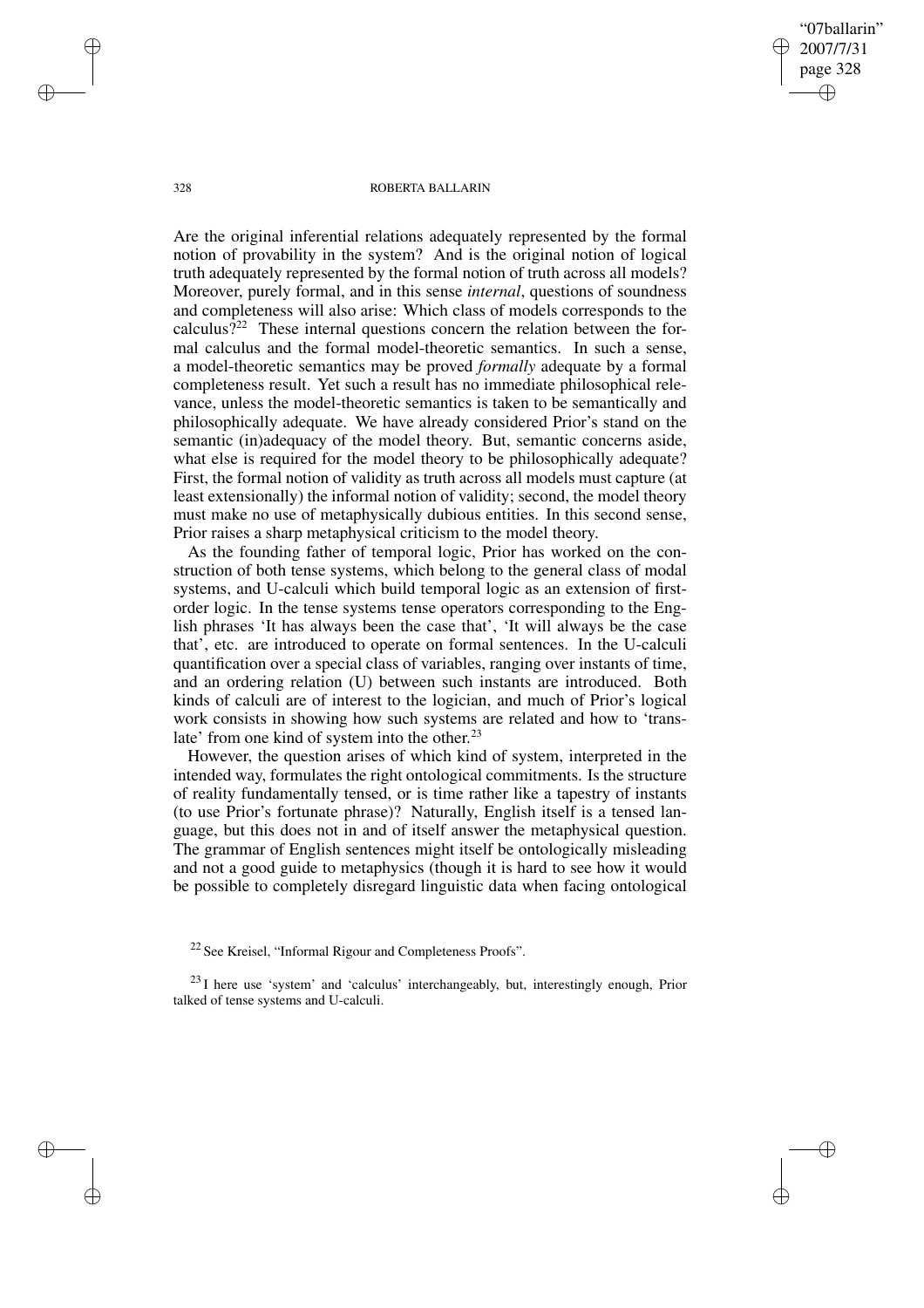questions). According to Prior, "In doing metaphysics there is still no substitute for 'the choice of the soul'; or, if you like, prejudice."<sup>24</sup> And Prior made no secret of the choices of his soul. He endorsed the tensed fabric of reality, and forcefully rejected instants — and, for that matter, time too — as genuine entities:

But 'instants' as literal objects, or a cross-section of a literal object, go along with the picture of 'time' as a literal object, a sort of snake which either eats its tail or doesn't, either has ends or doesn't, either is made of separate segments or isn't; and this picture I think we must drop.<sup>25</sup>

It is well known that Prior viewed instants as logical constructions out of tensed facts or propositions. Ontologically, he aimed at individuating the metaphysically basic elements of reality and then constructed other 'things' out of such basic and ultimately only real individuals. Prior regarded ordinary individuals, like me, you, chairs and tables as metaphysically basic, and viewed facts, events and propositions as constructions out of these basic items of his ontology. Finally, instants were placed at an even higher level of logical complexity, as constructions out of events or propositions:

I cannot *understand* 'instants', and the earlier-later relation that is supposed to hold between them, except as logical constructions out of tensed facts. Tense logic is for me, if I may use the phrase, *metaphysically fundamental*, and not just an artificially torn-off fragment of the first-order theory of the earlier-later relation.<sup>26</sup>

# <sup>24</sup> Prior, *Worlds, Times and Selves*, p. 93.

✐

✐

✐

✐

<sup>25</sup> Prior, *Past, Present and Future*, p. 189. The focus of this paper is not on Prior's extremely interesting metaphysical views. Let me just say that there is (much) more to Prior's metaphysics than what emerges from the above considerations concerning his endorsement of tenses and rejection of instants. First, there is the very difficult question of how to understand Prior's view according to which reality flows, it is dynamic and not static, hence fundamentally tensed, yet there is, in some important sense, no such thing as time (time itself is not a genuine *thing*). Also, how are we to make sense of the tensed nature of reality if only the present time and ultimately present things are real? And in what sense is the future open given that there literally is no future? Personally, I have a lot of sympathy for Prior's metaphysical views, but I am not sure I can really grasp them. Though I am inclined to think that the complexities reside in the subject matter itself, which Prior simply refused to simplify.

<sup>26</sup> Prior, *Worlds, Times and Selves*, p. 37.

"07ballarin" 2007/7/31 page 329

✐

✐

✐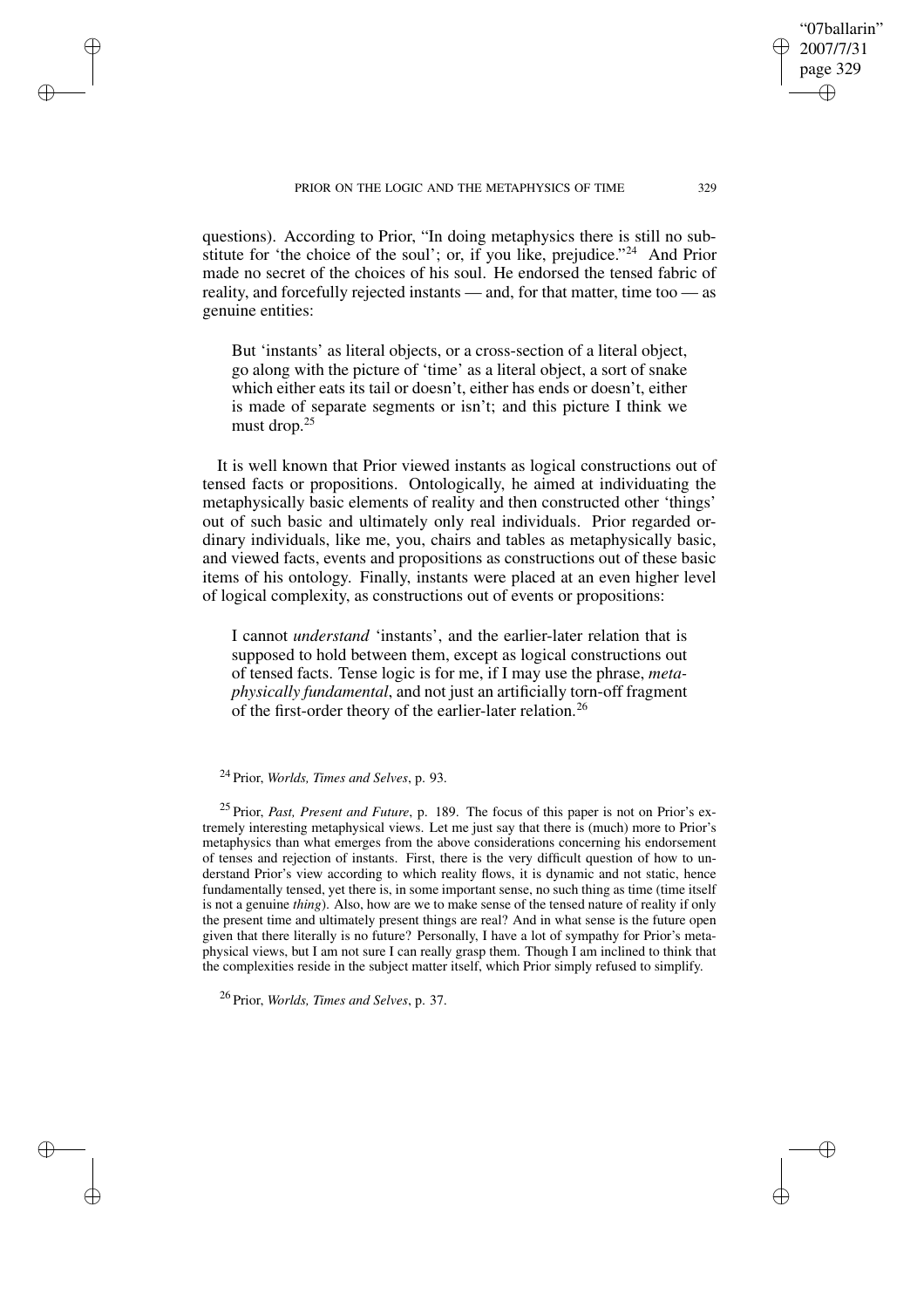"07ballarin" 2007/7/31 page 330 ✐ ✐

✐

✐

#### 330 ROBERTA BALLARIN

Considerations of this kind touch upon the purely metaphysical question of what entities are metaphysically fundamental, and of which degree of reality belongs to logically constructed items — not much according to Prior. Because of such metaphysical qualms, Prior viewed the formal semantics of tense logic as philosophically unacceptable. Instants are meta-theoretical fictions. They play an important role in the metatheory of tense logic, but metatheory is no substitute for metaphysics. Not only, as we have seen, are meta-theoretical constructions not adequate semantic interpretations — they are also not metaphysically viable. Instants are just mathematically useful fictions:

It is true that in our technical work, when we are deciding which formulae express discreteness, finitude, etc., we always turn to 'Ucalculi' in which the terminology is decidedly more abstract, and time appears as something like a class of classes of propositions ordered by a certain relation. This in itself, however, doesn't make U-calculi more than handy diagrams; they need not be taken with any great metaphysical seriousness.<sup>27</sup>

These mathematical fictions however are enormously useful from a technical point of view. They make it possible to provide an extensional metatheory for tense and modal logics in general, which extends the meta-theory of first-order logic. Technical questions of independence and completeness can now be handled in a familiar framework:

The 'metalogical utility' of associating tense-logical systems with systems developed within predicate logic and the theory of ordering relations is in fact not only 'considerable' but enormous, and something like it ... is now standard procedure in handling questions of independence and completeness not only in tense logic, but also, even especially, in modal logic.<sup>28</sup>

In this last passage Prior is latching on to a familiar Quinean theme, according to which possible world semantics is a technical enterprise that makes it possible to prove some technical results, but affords no explication of the modal vocabulary. 29

<sup>27</sup> Prior, *Past, Present and Future*, p. 75.

 $28$  Prior, ibid., p. 42.

<sup>29</sup> See Quine: "The notion of possible world did indeed contribute to the semantics of modal logic, and it behooves us to recognize the nature of its contribution: it led to Kripke's

✐

✐

✐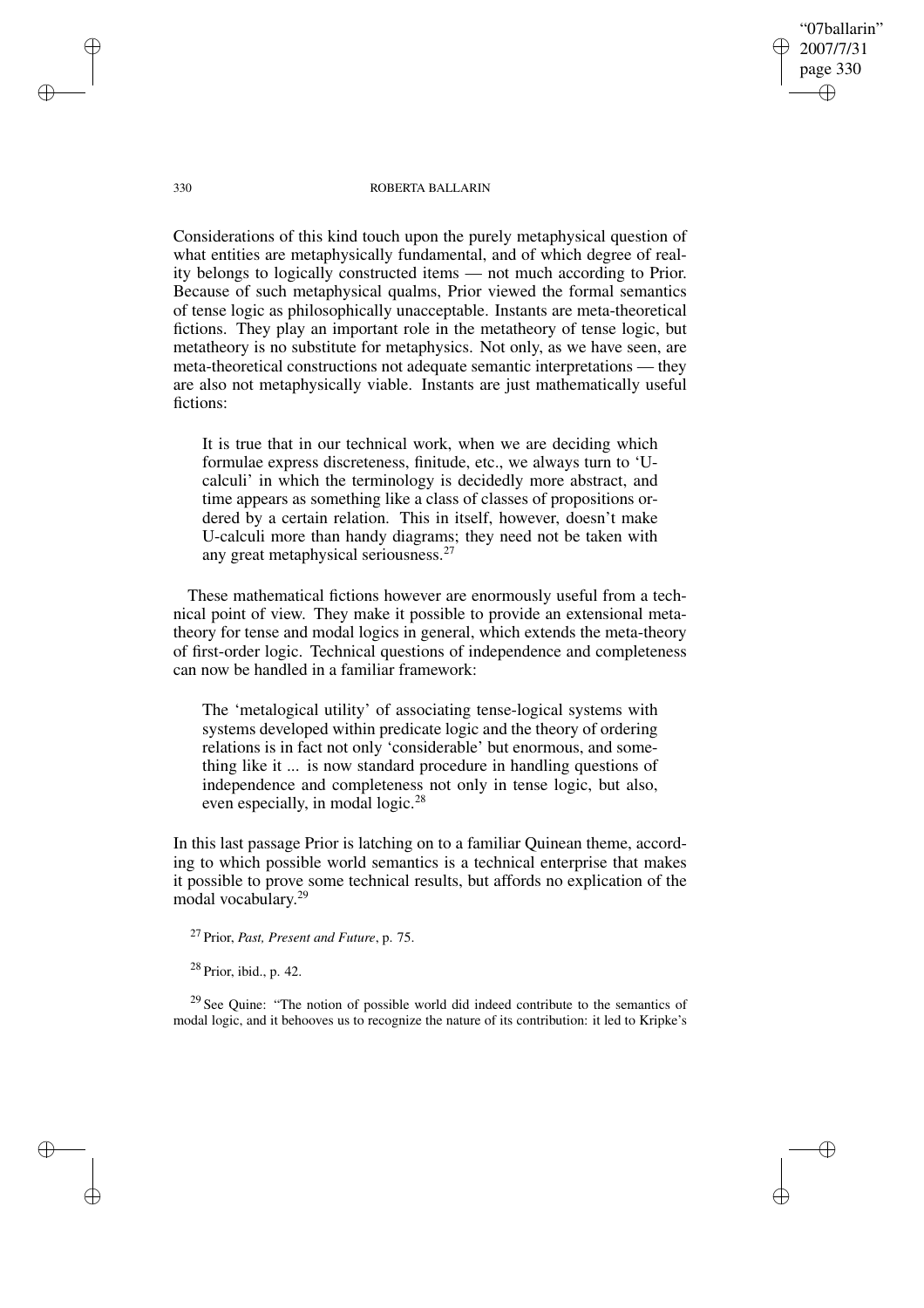PRIOR ON THE LOGIC AND THE METAPHYSICS OF TIME 331

✐

✐

✐

✐

When 'interpreting' the modal system S5 as a fragment of ordinary predicate logic ('the uniform monadic predicate calculus'), whose variable quantifies over possible worlds when bound, and stands for a privileged individual when free, Prior explicitly refers to Quine ("To use a distinction I once heard Quine insisting upon, what we have in th[is] calculus ... may be a *model* for modal logic, but it is not an *interpretation* of the modal words." <sup>30</sup> ). This particular way of 'interpreting' modal logic, as the uniform monadic predicate calculus, is to Prior particularly non-illuminating, since it serves no good philosophical purpose. Its appeal to possible worlds is not ontologically secure. Possible worlds, even more clearly than instants, are mere metalogical constructions. Prior once called a metaphysics of possible worlds 'a tall story', and this *independently* of whether possible worlds are understood David Lewis's way, or actualistically as made up of actual individuals.<sup>31</sup> Not to mention the additional questions raised by the appeal to a privileged world. Logically, the metatheory of the uniform monadic fragment of firstorder logic may shed some additional light on the metatheory of modal logic, given the decidability of this fragment of first-order logic, but at the price of philosophical obscurantism.

We noticed earlier that when a formal system is constructed and a modeltheoretic semantics is provided both questions concerning the *external* adequacy of the model theory and questions *internal* to the model theory proper will arise. One such internal question which has captured much attention from philosophers is how to identify individuals across worlds (or instants). The problem of the cross-world identification of individuals has seemed at times to be the main obstacle to the adoption of a possible world metaphysics. I find Prior's attitude towards the corresponding tense problem very illuminating.

We may think of quantified tense logic as an intermediate case between non-modal quantification theory and quantified modal logic, 'intermediate' in terms of resistance to straightforward interpretation. Prior believed that there is no identity problem across time; his basic items were enduring individuals whose trans-temporal existence and identity is primitive. Nonetheless Prior went on to argue that instants are not genuine individuals and do

precocious and significant theory of models of modal logic. Models afford consistency proofs; also they have heuristic value; but they do not constitute explication. Models, however clear in themselves, may leave us still at a loss for the primary, intended interpretation" ("Review of *Identity and Individuation*," p. 492).

<sup>30</sup> Prior, *Worlds, Times and Selves*, p. 244.

<sup>31</sup> Prior, "Modal Logic and the Logic of Applicability" (p. 283), in *Papers on Time and Tense*, pp. 275–92.

"07ballarin" 2007/7/31 page 331

✐

✐

✐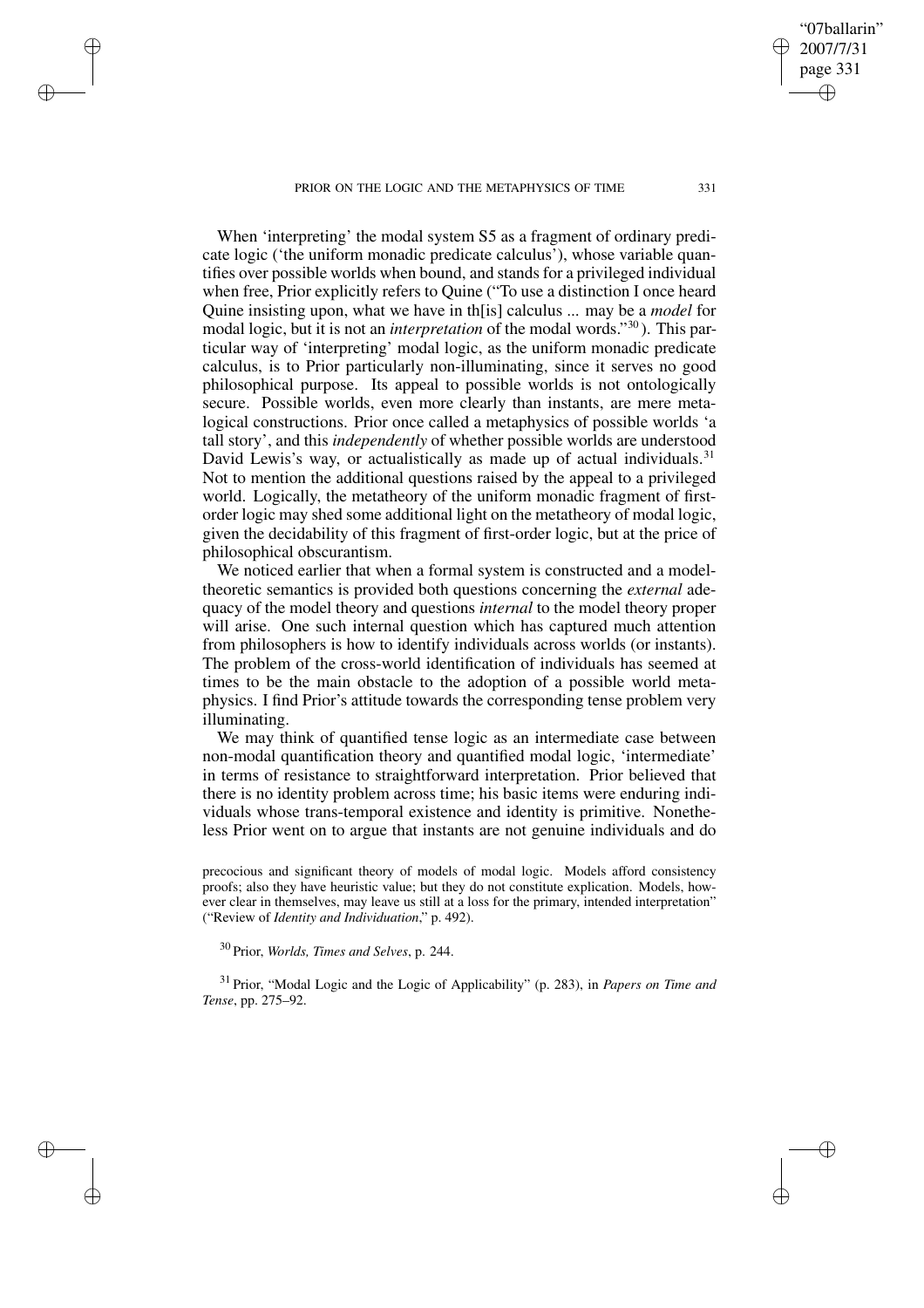"07ballarin" 2007/7/31 page 332 ✐ ✐

✐

✐

#### 332 ROBERTA BALLARIN

not provide an analysis of our natural tense languages. The model theory of which he was the founder — was just this for Prior: a model theory.

Prior simply separated two independent issues: (i) the *internal* question within a model theory for tense logic — does identity across moments of time raise any special problems? And (ii) the *external* question of interpretation — does the moments-of-time model theory provide the intended interpretation of natural language tenses? Solving the first internal problem does not automatically legitimize a metaphysics of instants. The provision of an unproblematic metatheory leaves tense logic uninterpreted.

When it comes to a metaphysically viable interpretation, we find in Prior a non-ambivalent attitude: nowhere does Prior try to legitimize the model theory's instants by arguing they are *bona fide* items after all, albeit abstract entities ("Point-instants ... seem as mythical to me as matter did to Berkeley"<sup>32</sup> ). Hence, the *external* question of whether the model theory can provide an analysis of interpretational matters stands despite the resolution of the *identity* question *internal* to the model theory. 33

In conclusion, given his skepticism on the possibility (and desirability) of drawing clear boundaries for logic, Prior never deeply engaged with the question of which truths about time are to be regarded as logically pure.<sup>34</sup> This factor, combined with his emphasis on the indispensability of philosophical labor both for providing an interpretation of the logical/temporal/ modal signs and for discovering the truths about time, contributed to a philosophical disregard of the model-theoretic apparatus. Consequently, Prior

<sup>32</sup> Prior, *Past, Present and Future*, p. 200.

 $33$  This is not the right place to focus on purely metaphysical questions. However, I would like to suggest that according to Prior the inter-definability of instants as classes of propositions and propositions as classes of instants offers some kind of evidence of the thin metaphysical status of instants. In the model-theoretic setting, it is natural to take the individuals of the domain to be point-like bare particulars that support any logically consistent qualities whatsoever, or alternatively, to identify them with the bundles of the qualities proper. Similarly for the model theory's points of evaluation, be they 'worlds' or 'instants'. Again, each such point may be seen in two ways: first, as a bare point of evaluation at which formulae are assigned truth values; second, as a bundle of qualities, this time with propositions (facts, true sentences) making up the bundle. However, when it comes to real individuals, Prior argued both against bare individuals (*haecceitism*) and against bundles of properties. See "Identifiable Individuals", in *Papers on Time and Tense*, pp. 81–92.

<sup>34</sup> One exception is *Past, Present and Future*, pp. 50–1, where Prior criticizes Cocchiarella's choice of an axiomatic base for temporal logic which includes an axiom expressing time's linearity, but excludes, among others, axioms expressing either the discreteness or the density of time. According to Prior, it is questionable to regard some truths about time as logical, while rejecting others which are expressible in the same technical vocabulary. If one has to insist on demarcating the pure truths about time, a better choice would be to exclude *all* special assumptions concerning the earlier-later relation.

✐

✐

✐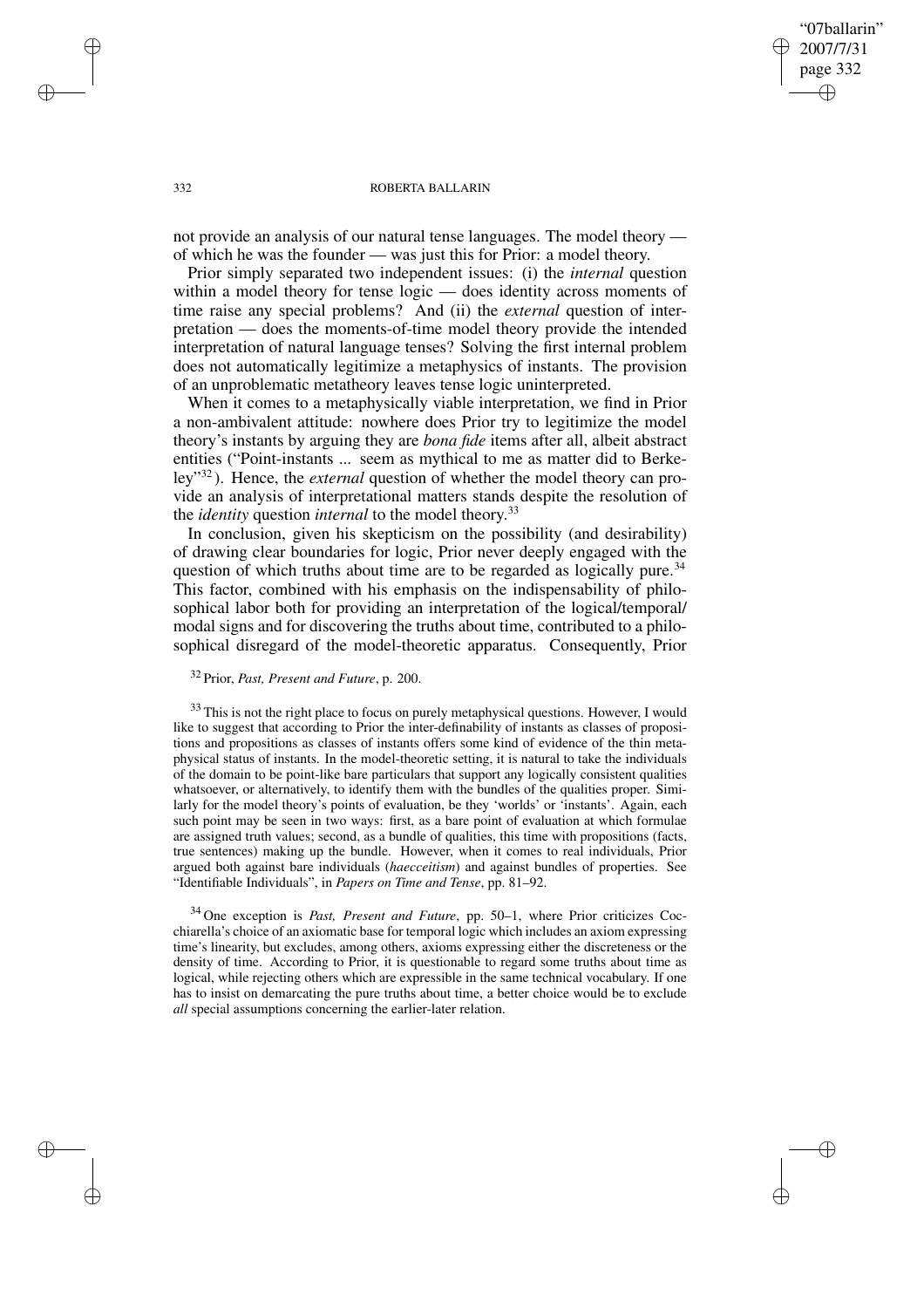PRIOR ON THE LOGIC AND THE METAPHYSICS OF TIME 333

✐

✐

✐

✐

page 333 ✐

✐

"07ballarin" 2007/7/31

✐

✐

never fell into the temptation of substituting the logician's work of building models for the metaphysician's labor of providing ontologically secure interpretations. He never thought that the (in his eyes) misguided philosophical quest for the pure (logical) truths about time could receive some legitimacy rephrased as a technical questions of validity — truth across a bunch of set theoretic structures — for formal sentences. Nor did he ever engage in the search for the 'intended model'. In so doing Prior placed himself securely in a Fregean and Quinean (at least for what concerns modal logic) tradition which sharply separates semantic and metaphysical questions from technical considerations. The model theory is insufficient to provide an interpretation exactly because we are after the intended interpretation of the logical, temporal and modal signs and the real truth of the matter.<sup>35</sup>

# ACKNOWLEDGEMENTS

I wish to thank John Woods and an anonymous referee of this journal for some very helpful suggestions. The anonymous referee's comments in particular have been very useful in structuring the third section of the paper.

> Department of Philosophy University of British Columbia Canada E-mail: rballari@interchange.ubc.ca

# REFERENCES

- [1] Carnap, R., 1963: My Conception of Semantics, in P.A. Schilpp (ed.), *The Philosophy of Rudolf Carnap*, Open Court, La Salle, Illinois.
- [2] Copeland, B.J. (ed.), 1996: *Logic and Reality*, Clarendon Press, Oxford.
- [3] Frege, G., 1979: *Posthumous Writings*, H. Hermes, F. Kambartel and F. Kaulbach (eds.), P. Long and R. White (trans.), University of Chicago Press, Chicago.
- [4] van Heijenoort, J., 1967: Logic as Calculus and Logic as Language, *Synthese* 17: 324–30.

 $35$  Interesting in this respect are Prior's remarks about Lemmon's algebraic 'interpretation' of modal logic, and the possibility of similarly 'interpreting' tense logic. In this perspective the U-calculus is simply a Boolean algebra and the derivability of theses about U from theses about tense operators amounts to an algebraic proof of completeness. See "Tensed Propositions as Predicates", in *Papers on Time and Tense*, pp. 195–211, especially pp. 209–11.